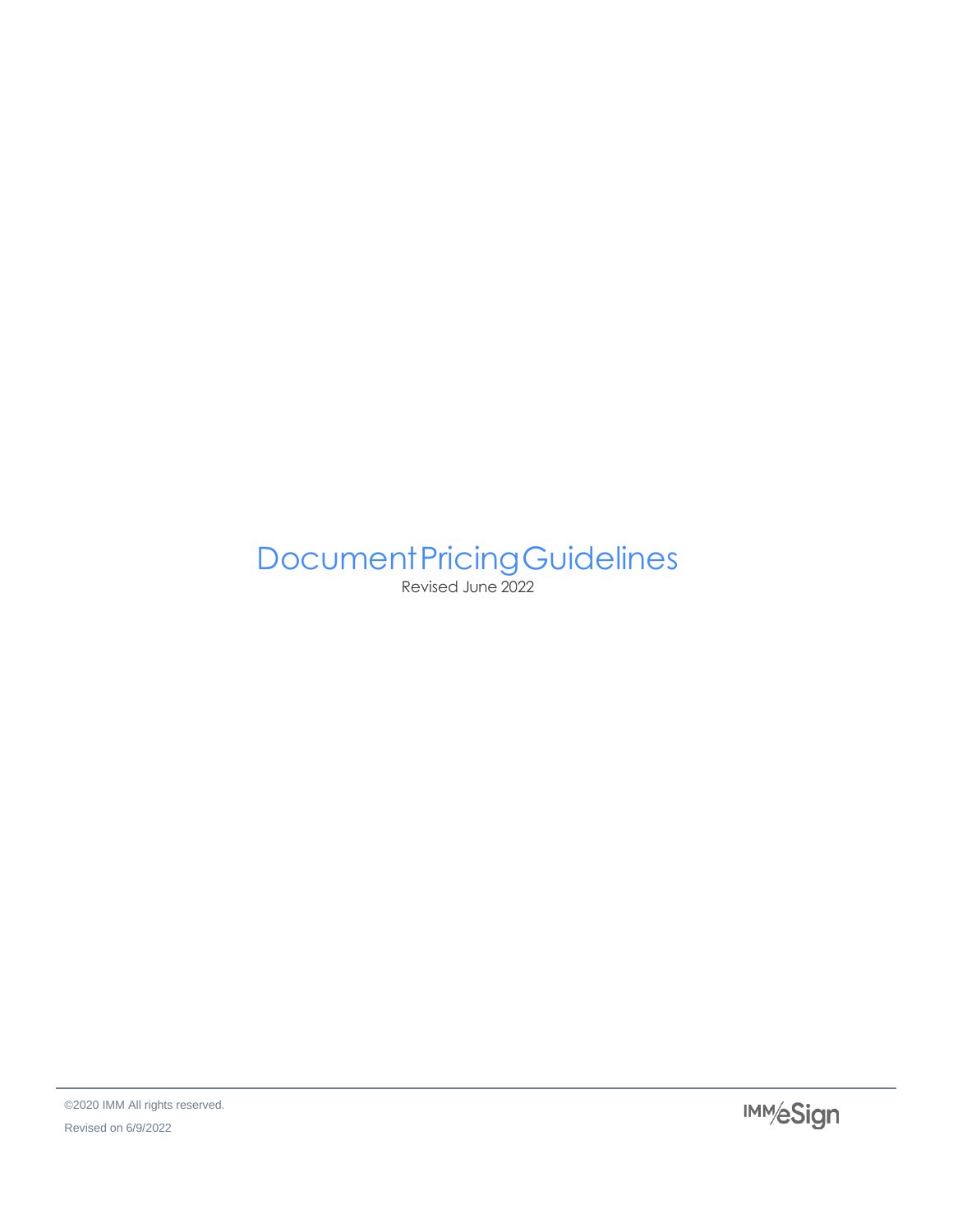# **Table of Contents**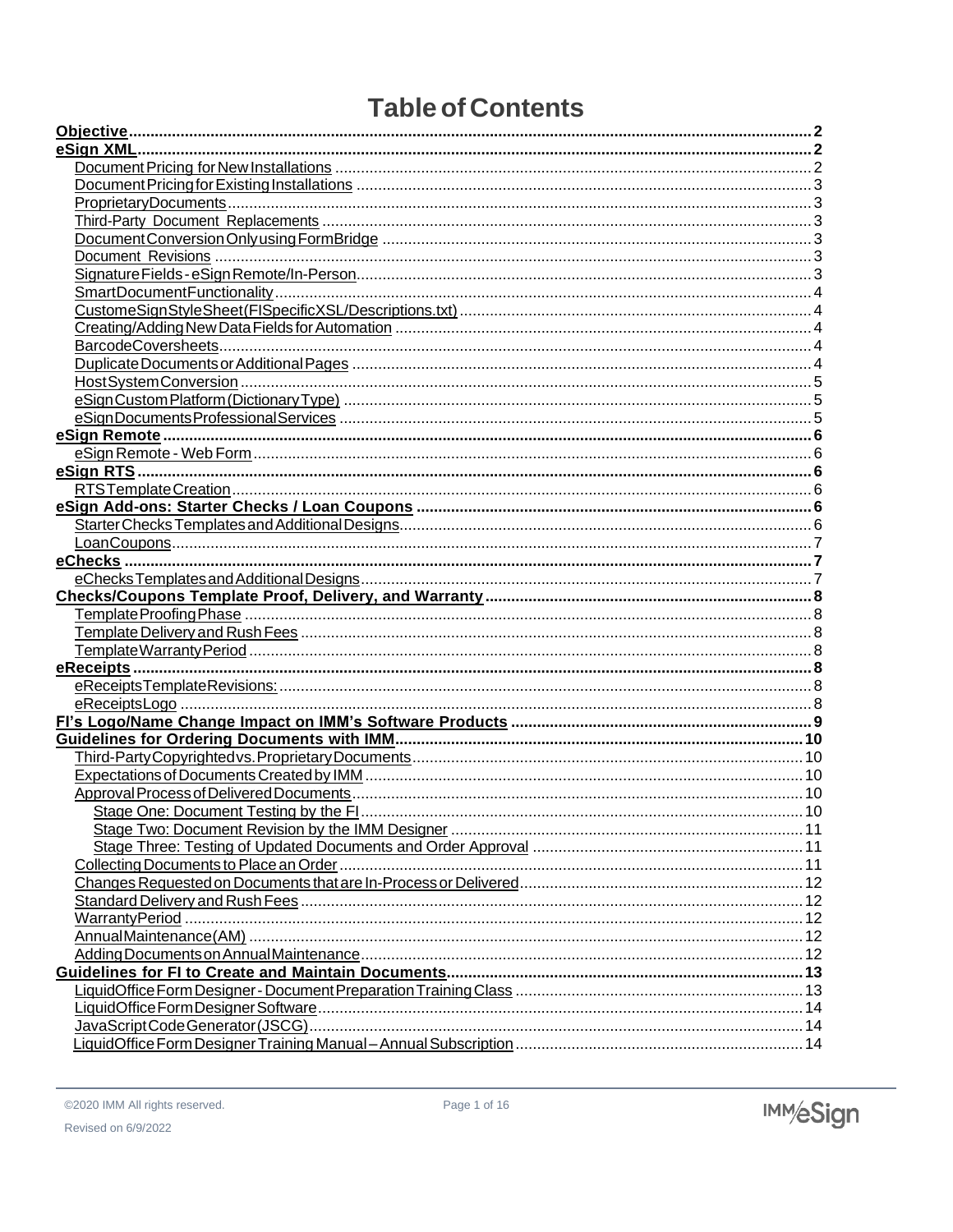# <span id="page-2-0"></span>**Objective**

The Document Pricing Guidelines provide an itemized list for the types of document/template creations, including base prices and details for all optional services and customizations.

Pricing details are available for following IMM products:

- eSign XML
- eSign Add-ons: Starter Checks and Loan Coupons
- eSian Remote
- eSign RTS
- eChecks
- eReceipts

# <span id="page-2-1"></span>eSign XML

#### <span id="page-2-2"></span>**Document Pricing for New Installations**

Special document pricing1\* of \$100/page (capped at \$400/document) is available for documents identified by name and itemized on the "Initial Document List." The list needs to be completed within 10 days of signing the eSign software proposal.

Delays in completing this document list will impact the Project Timeline. Please return the completed list to [AdminOps@immonline.com](mailto:AdminOps@immonline.com) for a proposal to be prepared for your signature and include your Project Manager.

This special pricing excludes the "Loan Estimate" and "Closing Disclosure" documents, which will be priced at \$600/document due to their complexity, and any other documents not identified on the initial list.

All documents must be provided to IMM in an unlocked**2\*** PDF, Word, IFD, or Excel file format (includesthirdparty vendor documents.)**3\*** Additional charges will apply for documents coming to IMM as a hard copy or in other formats. See "Proprietary Documents" section.

Refer to the sections, "Guidelines for Ordering Documents with IMM", "Guidelines for FI to Create and Maintain Documents", and eSign Document Professional Services for further important details.

<sup>&</sup>lt;sup>1\*</sup> Document base price does not include smart document features and customizations.

<sup>&</sup>lt;sup>2\*</sup> If we cannot convert the source document that is provided to us, you will be notified of the increase in price and your approval will be required to proceed.

<sup>&</sup>lt;sup>3\*</sup> Third-party documents **MUST** be sent to us directly from the vendor to AdminOps@immonline.com to ensure IMM has the latest copy of the document.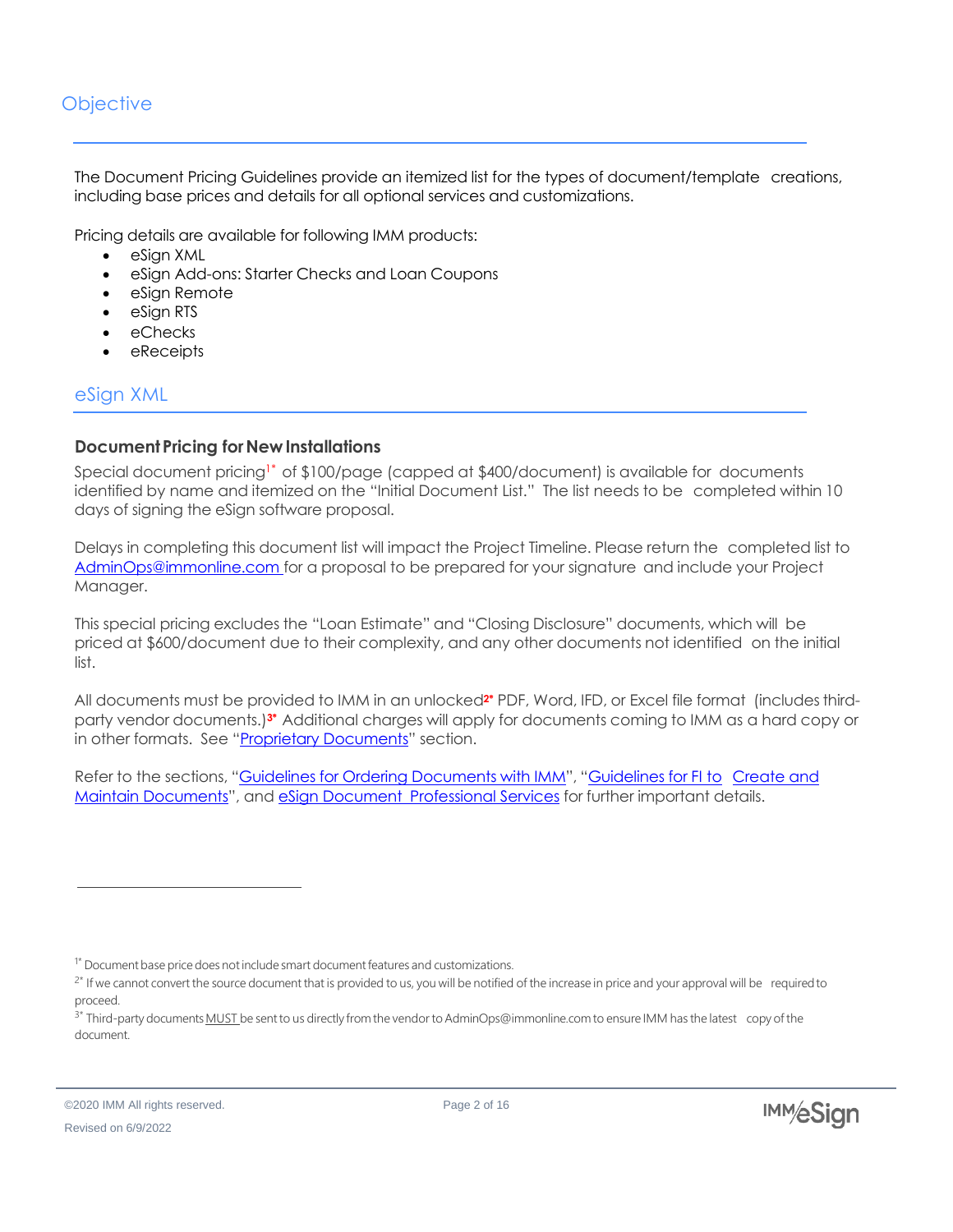#### <span id="page-3-0"></span>**DocumentPricingforExistingInstallations**

Documents received as unlocked**2\*** PDF, Word, IFD, or Excel files will be quoted at \$400**1\*** . Third- party vendor documents**3\*** will be quoted at \$400**1\*** . The exception applies to Loan Estimate and Closing Disclosure documents due to their complexity; they will be priced at \$600/document.

#### <span id="page-3-1"></span>**ProprietaryDocuments**

Proprietary documents received in any file format other than XFM (i.e., hardcopy, locked PDF, Word doc, etc.) will be converted to an XFM and formatted/cleaned-up. Proprietary documents (non-copyrighted) will be quoted from \$400**1\*** to \$600**1\*** based on the

complexity. Documents over 3 pages will be charged an additional \$30/page to be cleaned- up as a separate revisions line item.

# <span id="page-3-2"></span>**Third-Party Document Replacements**

A third-party vendor document replacement**3\*** received in an unlocked PDF, Word, IFD, or Excel file format will be quoted at \$110/hour with a 2 hour minimum per document. If the document is not covered under annual maintenance, the document will be priced as listed under the section "Document Pricing for Existing Installations."

#### <span id="page-3-3"></span>**DocumentConversionOnlyusingFormBridge**

Conversion of a PDF, Word, IFD, or Excel document to XFM will be quoted at \$30/page for conversion ONLY. This is PLAIN file format conversion (to XFM), and the price will not include any design clean-up, formatting, or field mapping.

# <span id="page-3-4"></span>**Document Revisions**

Revisions include field mapping, design changes, adding new items/logos to a document, and/or adding blank pages for duplex printing. Document revisions will be quoted at \$110/hour if the document is covered under annual maintenance and \$415/hour for documents not covered under annual maintenance. Please ensure that IMM has the latest source file (XFM) for the document requiring revisions. If documents require extensive automation, the time spent to complete the Data Aware Signatures, JavaScripting for mandatory and/or conditional mandatory fields, and any Design Professional Services that are provided throughout the revision process will be billable and included on the invoice once completed.

# <span id="page-3-5"></span>**SignatureFields -eSignRemote/In-Person**

Mapping signature fields with or without Data Aware signature logic will be quoted at \$110/hour if the document is covered under annual maintenance and \$415/hour for documents not covered under annual maintenance. Please ensure that IMM has the latest source file (XFM) for the document requiring eSign Remote signature fields.

<sup>&</sup>lt;sup>2\*</sup> If we cannot convert the source document that is provided to us, you will be notified of the increase in price and your approval will be required to proceed.

<sup>&</sup>lt;sup>1\*</sup> Document base price does not include smart document features and customizations.

<sup>&</sup>lt;sup>3\*</sup> Third-party documents MUST be sent to us directly from the vendor to AdminOps@immonline.com to ensure IMM receives the latest copy of the document.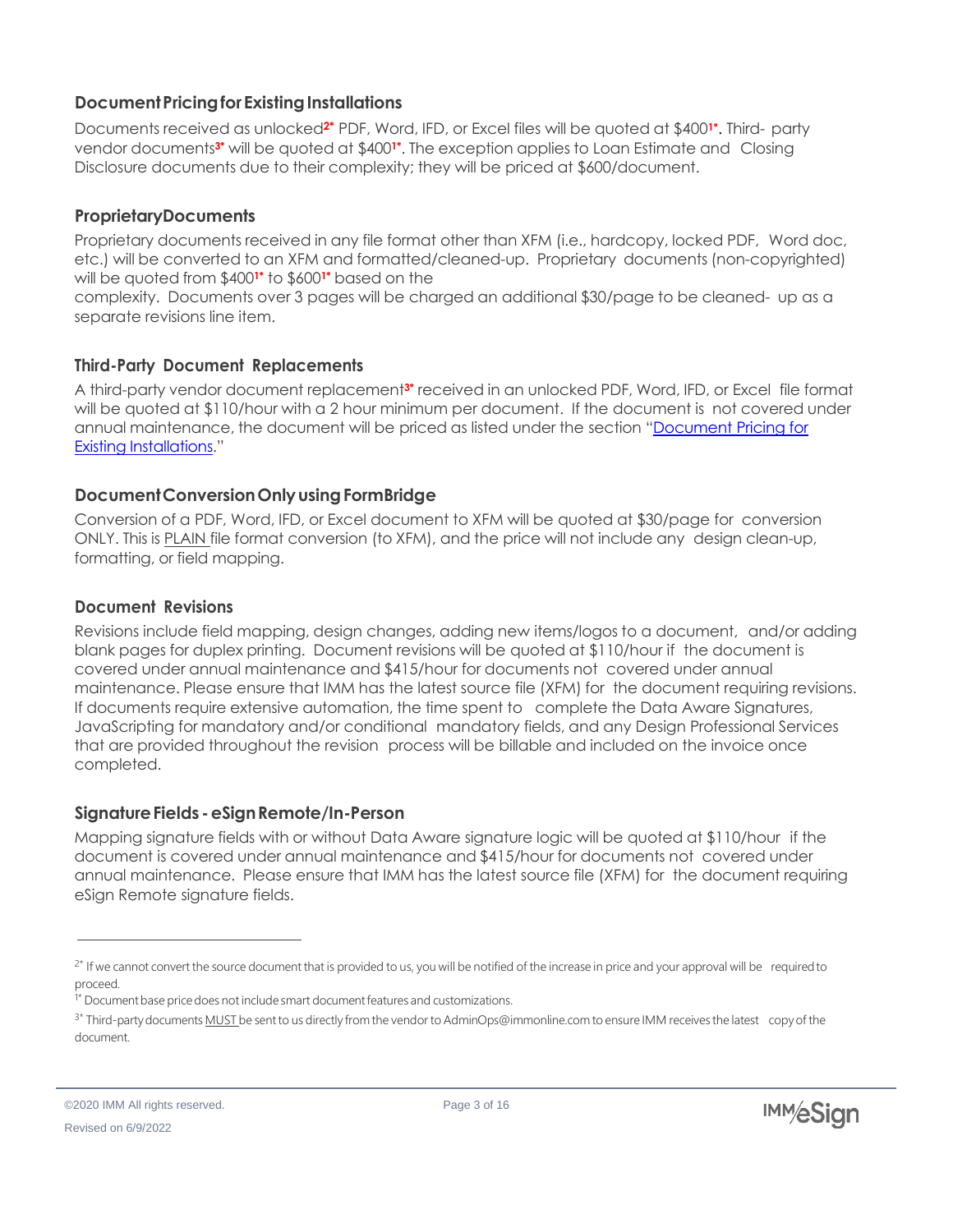#### <span id="page-4-0"></span>**SmartDocumentFunctionality**

Smart document functionality includes adding custom JavaScript to support Data Aware Signature, setting up mandatory fields, and/or adding PDF417 barcodes. Smart document functionality will be quoted at \$110/hour if the document is covered under annual maintenance and \$415/hour for documents not covered under annual maintenance. Please ensure that IMM has the latest source file (XFM) for the document requiring smart document functionality.

IMM does not teach financial institutions how to write custom JavaScript; IMM shares common generic examples. If additional help beyond the examples is required, eSign Document Professional Services is available.

**Important Note:** IMM eSign will be moving to a browser-agnostic environment. As part of this migration, we will be adding smart document abilities that will replace the vast majority of what was previously performed using JavaScript or expression building. Please contact IMM Support for guidance on how to proceed with your smart documents.

# <span id="page-4-1"></span>**CustomeSignStyleSheet(FISpecificXSL/Descriptions.txt)**

The FISpecificXSL/Descriptions.txt style sheet can hold custom programming and create custom fields based on the availability of data. These custom fields can be used on all documents versus placing custom JavaScript on each document. IMM does not teach financial institutions how to write custom programming for their FISpecificXSL. However, with eSign Document Professional Services IMM can teach a financial institution how to create and maintain a Descriptions.txt file.

The price to create or revise custom fields in the FISpecificXSL style sheet or Descriptions.txt file will be quoted at \$110/hour.

#### <span id="page-4-2"></span>**Creating/Adding New Data Fields for Automation**

Creating/adding fields in a host system data dictionary enhances documents by auto-populating data without the need for JavaScripting and Expression Builder. These new fields can be used on all documents. The process to add new XML data fields will require gathering information, development, and testing. All time spent to create/add new fields will be quoted at \$110/hour.

#### <span id="page-4-3"></span>**BarcodeCoversheets**

Barcode coversheets used to generate PDF417 Barcode and/or Attachment coversheets used for attaching a PDF or scanning an ID to meet on-demand needs will be quoted at \$110/hour with a 2-hour minimum and annual maintenance charged.4\*

# <span id="page-4-4"></span>**DuplicateDocumentsorAdditionalPages**

Duplicate documents or additional pages to support unique business needs will be quoted at \$110/hour if the original document is covered under annual maintenance and \$415/hour for documents not covered under annual maintenance. The newly created duplicate document will be added to annual maintenance. 4\*

©2020 IMM All rights reserved. Revised on 6/9/2022

<sup>4\*</sup> Annual maintenance will be billed based on the original price (\$400-\$600.) Referto the "Annual Maintenance (AM)" section.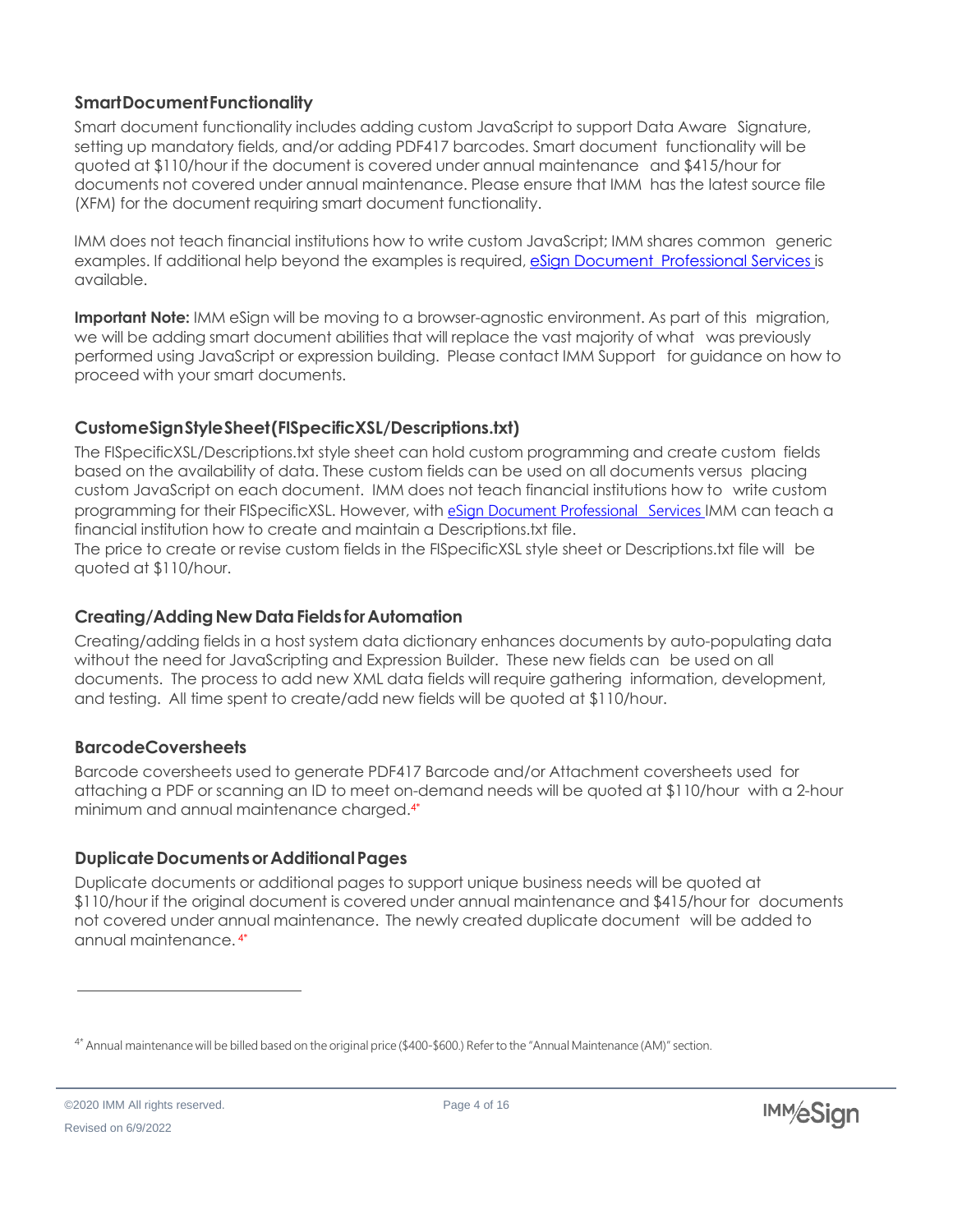# <span id="page-5-0"></span>**HostSystemConversion**

If an existing eSign customer is converting their core or loan origination system (LOS), design work needed for the new system will be quoted at \$110/hour for documents covered under annual maintenance and \$415/hour for documents not covered under annual maintenance. IMM's AdminOps Coordinator will provide an "Initial Document List" spreadsheet listing all documents currently covered under annual maintenance. Please add to the list those documents you want to have covered for your new core or LOS and delete those that pertain to your old core or LOS. If there are any additions, please send us the latest source files (XFMs) for our field re- mapping process. Document orders will be invoiced once the revision process has been completed. Additional charges will be assessed for Data Aware Signatures, JavaScripting for mandatory and/or conditional mandatory fields, and any Design Professional Services that are provided throughout the revision process. An additional order will be required for any consultative services that you request to evaluate new business system requirements and/or rewriting criteria conditions to meet expectations of your new system.

# <span id="page-5-1"></span>**eSignCustomPlatform(DictionaryType)**

Adding custom platform (dictionary type) to eSign XML will be quoted at \$415/hour. Upon receipt of the signed proposal, the engagement will be scheduled to perform the installation on your eSign server. The custom dictionary type will allow fill-from-screen type documents to keep a consistent naming convention (i.e., HR documents, Expense Reports, etc.).

#### <span id="page-5-2"></span>**eSignDocumentsProfessionalServices**

The LiquidOffice Training Class is an essential first step in producing eSign documents for use with your specific business applications and in line with your business practices. However, document design and mapping must take into account many factors, including the FI's internal policies and procedures, the availability and format of data from your business applications, the changing government regulatory environment, and security guidelines.

As a result, if you have questions or have run into issues while designing and mapping specific documents, IMM offers eSign Documents Professional Services. As part of this service, an experienced designer will engage with FI personnel to get a sense of your business needs and understand the challenges that have been encountered. The IMM designer will offer suitable solutions to enable you to go live with your eSign documents.

This consulting service is NOT a replacement for the training class but rather an additional service offered to address your FI's specific challenges. The experienced designer will NOT map a document during this session; they will explain how to map for specific scenarios and share best practices wherever applicable. These scenarios may be related to:

*Business Procedures and Processes*

- How will my FI's business requirements affect the design and mapping of my eSign documents?
- *Business Applications*
- How will the type and format of data available in the XML affect the use of my eSign documents?
- My FI is changing our core or LOS how will I need to update my documents to work with the new system?

*Mapping Reference File (Descriptions.txt)*

• What is a mapping reference file and how does it relate to document design and mapping?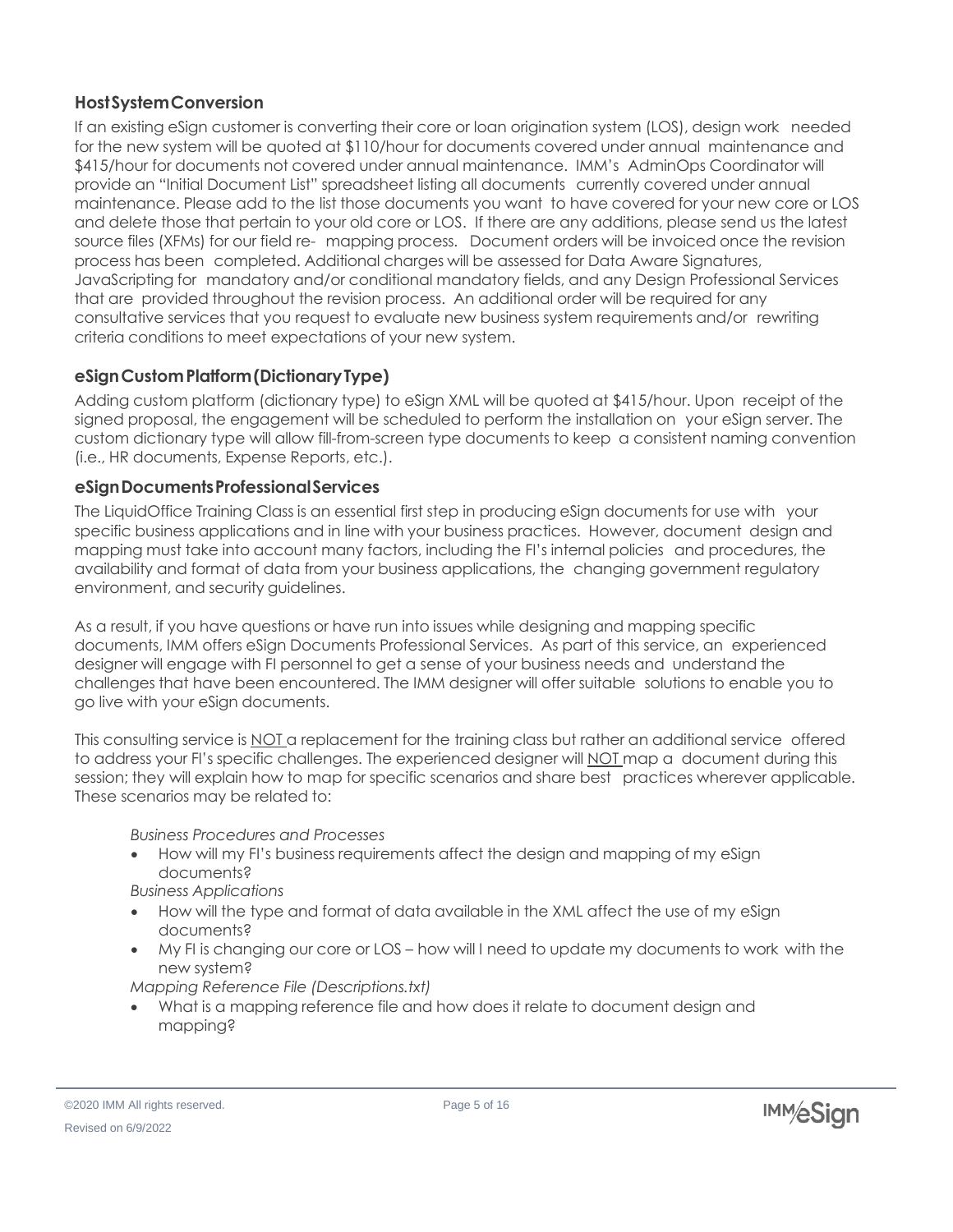- How to configure field mapping within a session and how does it help to auto- populate data on my eSign documents?
- How can I configure descriptions.txt to take advantage of session-based mapping? *Custom JavaScript*
- When should JavaScript be used? (The answer is ONLY for Data Aware Signature.)
- If my documents use custom JavaScript for other purposes, what are some other tools I can use to achieve the same effects?

The eSign Documents Professional Services is scheduled remotely, one-on-one with an experienced designer and no more than two individuals from the Financial Institution. The request can be submitted via email to [AdminOps@immonline.com](mailto:AdminOps@immonline.com) for a proposal to be prepared. The time is billable at \$415/hour in 30-minute increments with a

\$210 minimum. An email recap of the items discussed, and the solution(s) provided will be shared with the customer at the end of every call (if used with multiple scheduled engagements.)

For an effective engagement, IMM recommends that you collect all document implementation- related challenges, issues, or questions in advance and list them out in either a Word or Excel file. The experienced designer will go through each challenge, issue, and question and will provide thorough training, explanations, solutions and/or best practices.

# <span id="page-6-0"></span>eSign Remote

#### <span id="page-6-1"></span>**eSign Remote - Web Form**

Creating a Web Form is billed at \$415/hour and the source file must be provided.

#### <span id="page-6-2"></span>eSign RTS

#### <span id="page-6-3"></span>**RTSTemplateCreation**

New RTS templates will be priced at \$200 each. Annual maintenance for these templates will be based on the standard \$400/document base fee.

Revisions or replacements will be quoted at \$110/hour if the template is covered under annual maintenance and \$415/hour for templates not covered under annual maintenance. The collection of all source files by your assigned Designer for revision or replacement orders will be included in the hourly billing.

# <span id="page-6-4"></span>eSign Add-ons: Starter Checks / Loan Coupons

#### <span id="page-6-5"></span>**StarterChecks Templatesand AdditionalDesigns**

The new installation of Starter Checks includes one template. The template<sup>1\*</sup> will be added to annual maintenance using a base price of \$500.

<sup>&</sup>lt;sup>1\*</sup>Annual maintenance will be calculated at 20% of the base price. Refer to the "Annual Maintenance (AM)" section.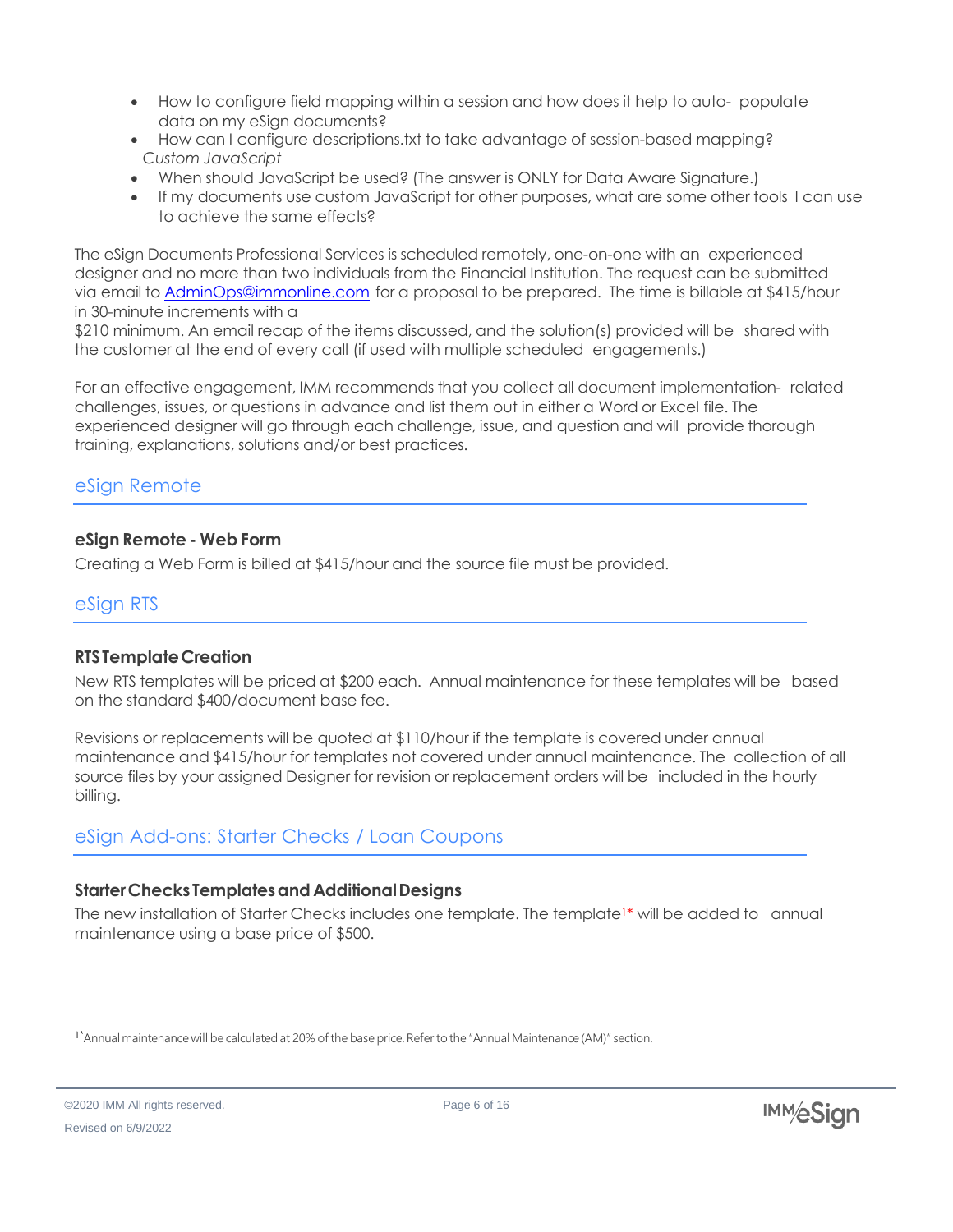Additional templates1\* that are received *during or after* the initial installation will be quoted at \$110/hour with a base price of \$500/template.

Additional customization/revision work will be quoted at \$110/hour.

For details related to Proofing Phase, Delivery and Warranty, see Checks/Coupons Template Proof, Delivery, and Warranty

#### <span id="page-7-0"></span>**LoanCoupons**

The new installation of Loan Coupons includes one template. The template<sup>1\*</sup> will be added to annual maintenance using a base price of \$500. Loan Coupons only support one template design.

Additional customization/revision work will be quoted at \$110/hour.

For details related to Proofing Phase, Delivery and Warranty, see Checks/Coupons Template Proof, Delivery, and Warranty

# <span id="page-7-1"></span>eChecks

# <span id="page-7-2"></span>**eChecks TemplatesandAdditionalDesigns**

The new installation of eChecks includes a standard check template for the following check types (produced from your Core System) - Official/Cashier/Teller, General Ledge/Expense, or Loan. The standard check template<sup>1\*</sup> will be added to annual maintenance using a base price of \$500.

Custom check types<sup>1\*</sup> (Money Order, Audio Response, Batch, Shared Branch, Escrow, or Starter Checks only if core generates data to print) will be priced at \$500 for each custom check type.

Third-party check templates<sup>1\*</sup> will be quoted at \$1,500.

Additional checks templates<sup>1\*</sup> that are received *during* or after the initial installation will be quoted at \$110/hour with a base price of \$500/template.

Additional customization/revision work will be quoted at \$110/hour.

For details related to Proofing Phase, Delivery and Warranty, see Checks/Coupons Template Proof, Delivery, and Warranty

<sup>&</sup>lt;sup>1\*</sup>Annual maintenance will be calculated at 20% of the base price. Refer to the "Annual Maintenance (AM)" section.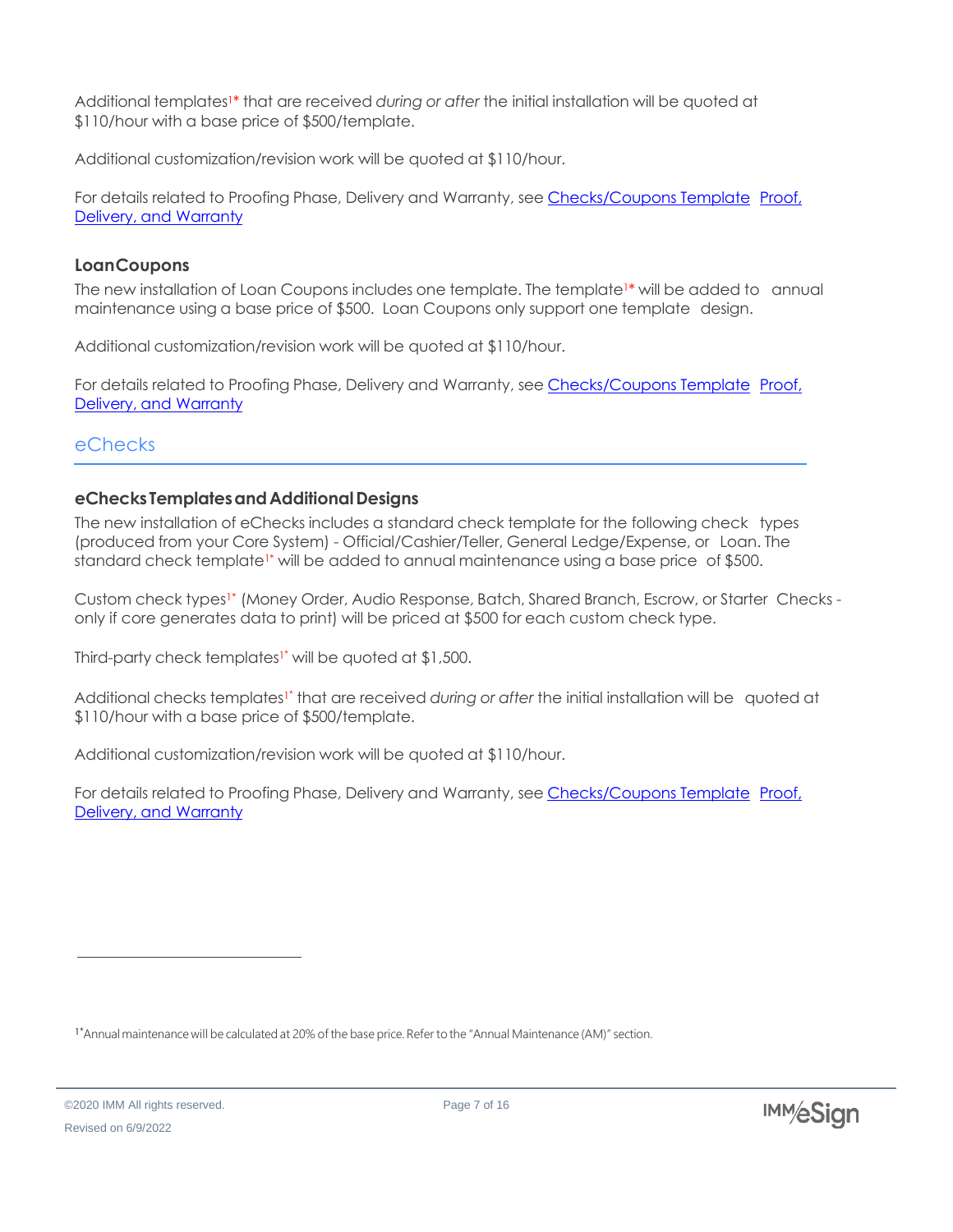#### <span id="page-8-1"></span><span id="page-8-0"></span>**Template Proofing Phase**

The designer will email a proof of each template of Checks/Coupons. The proof is submitted for approval of all text, graphics, and general content. Every effort will be made to create the proof accurately, however, we request that you review the proof carefully to ensure the accuracy of:

- **Spelling**
- Graphics
- Routing and transit numbers (when applicable)\*
- Account numbers (when applicable)

We will not proceed until we receive an email confirmation of proof approval.

Each template delivery includes a 10-day proofing stage. Corrections will be completed at no additional charge but any revisions beyond the original scope of the request will be billed at the quoted hourly rate. All template revisions will be billed 10 days after delivery of the proof.

#### <span id="page-8-2"></span>**Template Deliveryand RushFees**

Standard delivery time is 30 days from the day the signed proposal is received. Delivery can only be promised if all necessary items have been submitted with the signed proposal (i.e., signature image, account number, data file, and any other information required to complete the revision).

A rush delivery fee will be charged to orders as follows: delivery in one week – 40%, delivery in two weeks – 30%, delivery in three weeks – 20%. Rush charges are calculated based on the total amount of the order.

#### <span id="page-8-3"></span>**TemplateWarrantyPeriod**

The template of Checks/Coupons includes a 45 day warranty period from the live date. Corrections will be completed at no additional charge, but any revisions beyond the original scope of the request will be billed at the quoted hourly rate. A new proposal will be required for all changes/revisions beyond 45 days from the live date.

#### <span id="page-8-4"></span>**eReceipts**

#### <span id="page-8-5"></span>**eReceiptsTemplateRevisions:**

Template revisions in eReceipts 7+ will be quoted at \$110/hour.

#### <span id="page-8-6"></span>**eReceiptsLogo**

Logo and name changes can be performed without IMM's involvement. If IMM's assistance is requested, a proposal will be quoted at \$110/hour.

\* MICR gauge required to confirm proper alignment.

\_\_\_\_\_\_\_\_\_\_\_\_\_\_\_\_\_\_\_\_\_\_\_\_\_\_\_\_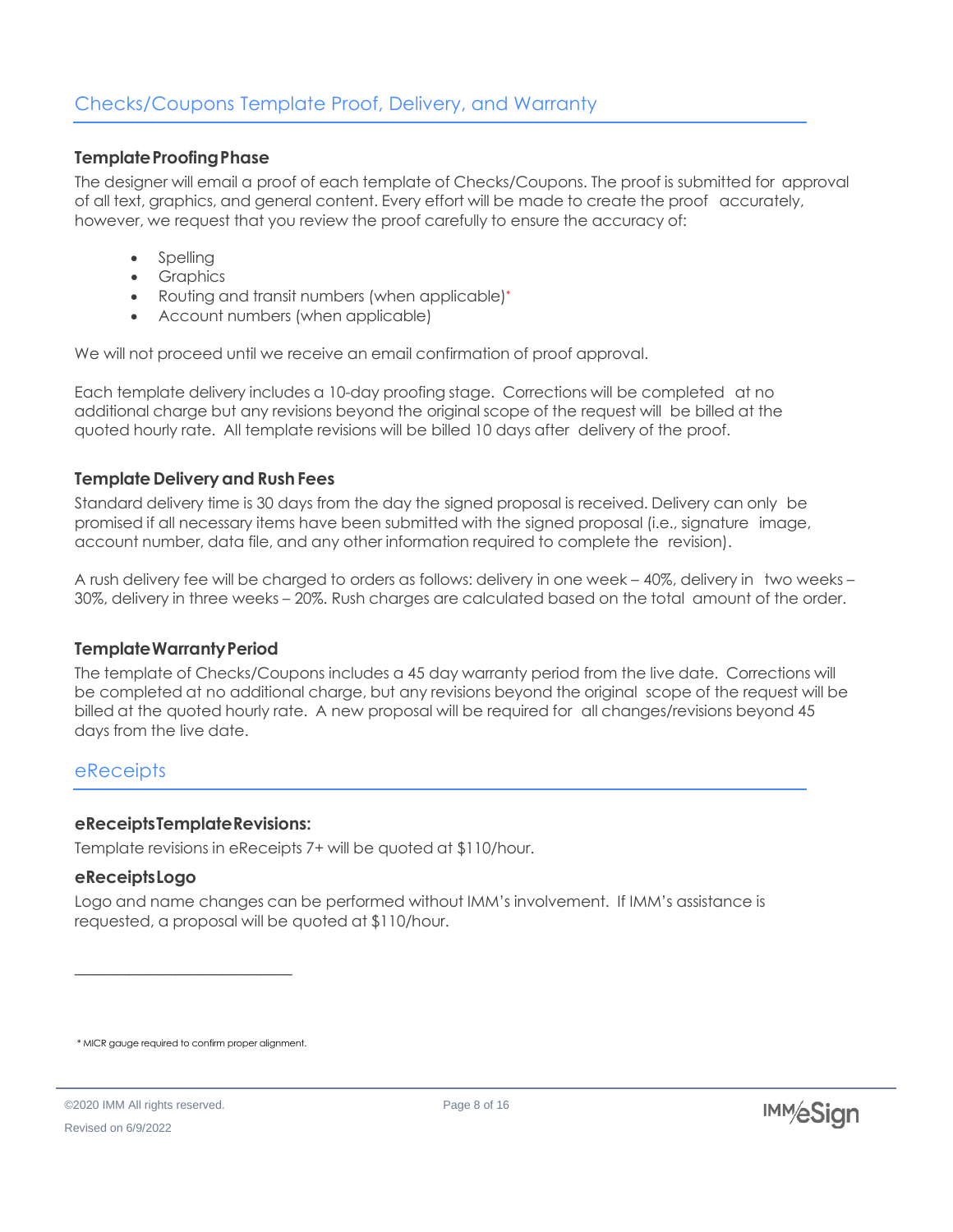#### **IMM eReceipts Logo Specifications**

The following Logo specification should be used when adding a logo:

| <b>Spec Name</b>     | <b>Spec Detail</b>                       |
|----------------------|------------------------------------------|
| <b>File Name</b>     | TeRLogo1.jpg and TeRLogo2.jpg            |
| File Size            | 317 x 152 pixels with Resolution 203 dpi |
| <b>Bit Depth</b>     | 24                                       |
| Color/Tone           | Grayscale                                |
| Server File Location | <b>IMMeReceiptsServer</b>                |

# <span id="page-9-0"></span>FI's Logo/Name Change Impact on IMM's Software Products

If your FI undergoes a logo and/or name change and IMM's assistance is required, please email [AdminOps@immonline.com](mailto:AdminOps@immonline.com) to start the process.

Logos should be provided in a high-quality TIFF or PCX format (JPEG is also acceptable only if TIFF or PCX are not available.)

- eSign Documents: If your FI is maintaining their own documents but would like to contract the work out to IMM, please provide a list of the documents you would like updated along with the current XFM. If IMM maintains your documents, we will provide you with a list of your active documents and request your confirmation of which documents require updating.
- Starter Checks/Loan Coupons (eSign Add-ons): IMM will provide a proposal for updating your active templates based on their annual maintenance status.
- eChecks: IMM will provide a proposal for updating your active packages based on their annual maintenance status.
- eReceipts: See "eReceipts Logo" above.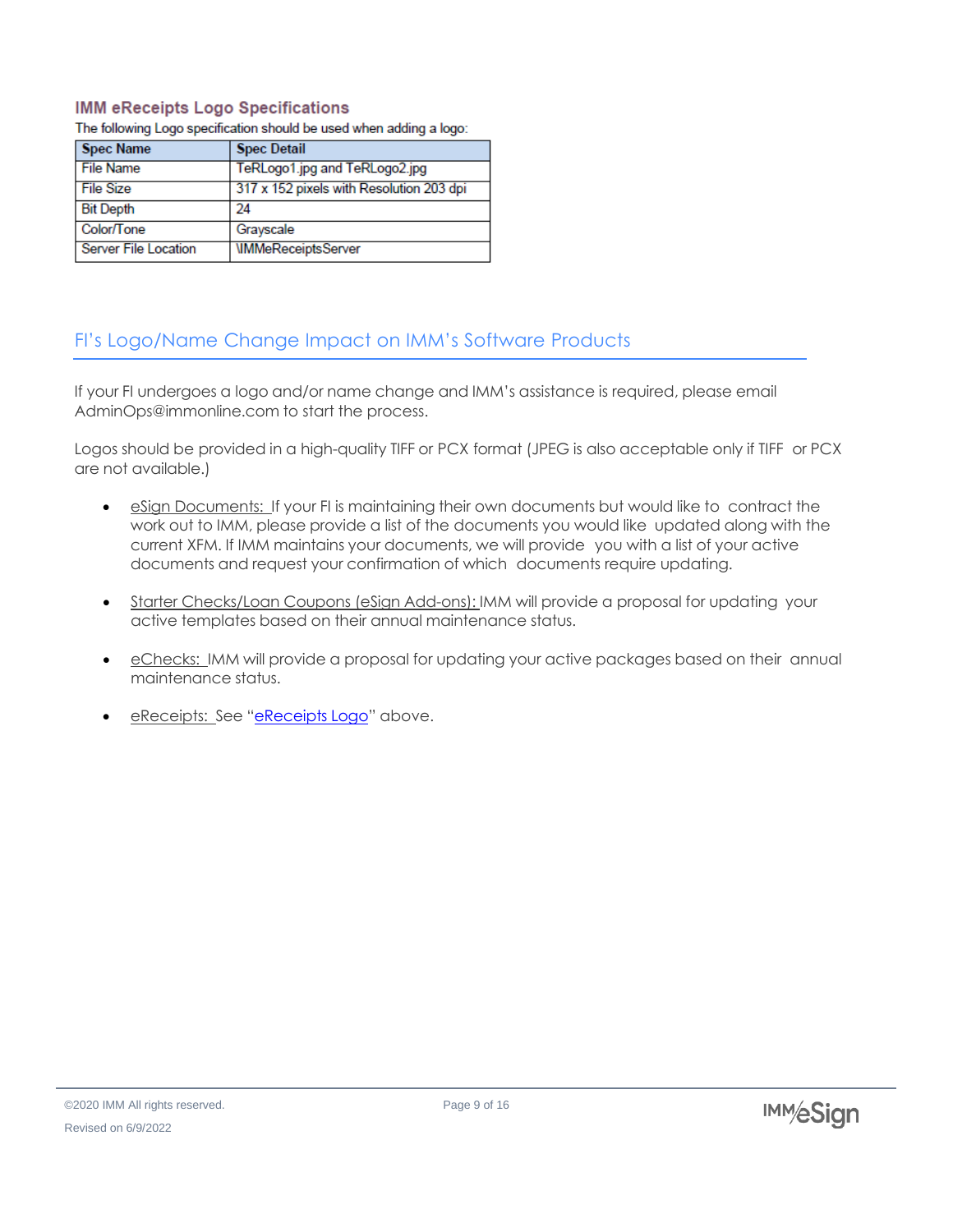#### <span id="page-10-1"></span><span id="page-10-0"></span>**Third-PartyCopyrightedvs.ProprietaryDocuments**

IMM follows two different processes for creating LiquidOffice files depending on whether the source files are created by a third-party vendor or by your FI. The IMM term for FI-created documents is "proprietary documents."

• Third-party, copyrighted files are imported into LiquidOffice using the "New Form from PDF" feature within LiquidOffice to create an XFM. The document layout is imported as a background image and the document designer places fillable fields on top of that image.

The text on such XFM files remains un-editable, which prohibits any changes to the layout of the document. This method prevents anyone with access to the XFM file from unknowingly violating the text of the third-party's copyrighted document.

• Proprietary documents are created using the FormBridge Conversion Tool or can be created from scratch in LiquidOffice. The conversion tool can convert PDF, Word, IFD, and Excel files to the LiquidOffice file format (XFM). The IMM designer edits, cleans, and arranges the text on the XFM to match the source file as closely as possible. The text on these XFM files remains editable which allows for text or design changes.

This method allows the FI to build a library of editable source files in one format (XFM), rather than having multiple copies of documents saved in various formats (PDF, Word, IFD, Excel, etc.) which must be maintained along with any XFMs.

#### <span id="page-10-2"></span>**Expectations of Documents Created by IMM**

IMM's designers map all the fields according to their knowledge of your business application. Each designer finds field mapping using the field data dictionary.

However, the mapping of certain fields is unique to the FI's business requirements and default system values which can only be configured during the testing/revision process.

When a document is tested in the FI's environment, the document MAY not auto-populate with all expected information. In those cases, IMM will work with your FI to complete/fix the mapping.

#### <span id="page-10-3"></span>**ApprovalProcessofDeliveredDocuments**

Delivered documents may need additional revisions depending on business requirements, (see "Expectations of Documents Created by IMM"). The approval process is completed in three stages and requires collaboration between the FI and the IMM designer:

#### <span id="page-10-4"></span>**Stage One: Document Testing by the FI**

- 1. FI to upload documents in eSign under appropriate dictionary type.
- 2. FI's document tester should test the document(s) using the appropriate business application (i.e., LOS or Core).
- 3. All testing feedback is to be documented using the "Document Testing Template" provided in the initial order email.
- 4. Once the document has been tested, feedback should be emailed to the IMM designer.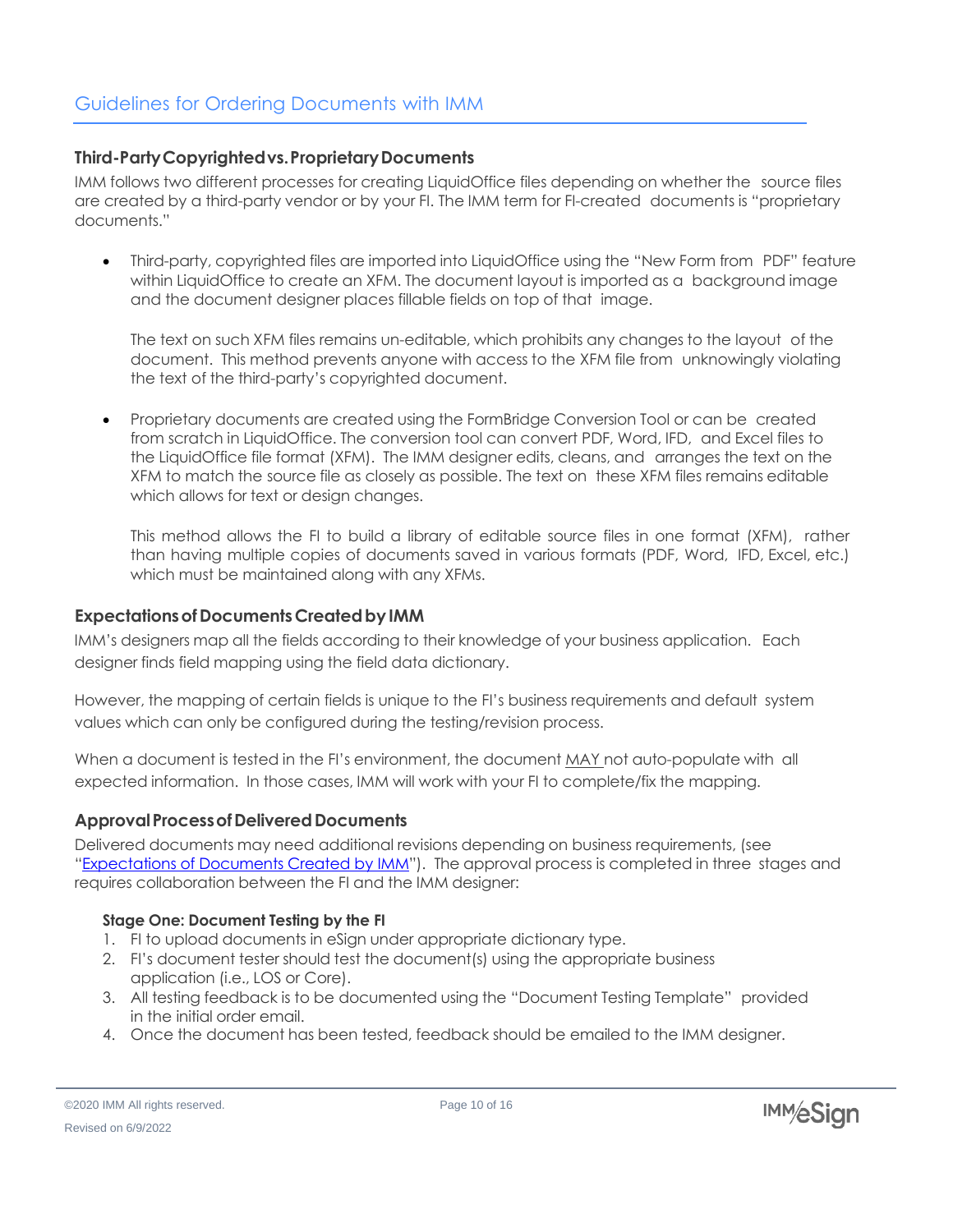#### <span id="page-11-0"></span>**Stage Two: Document Revision by the IMM Designer**

- 1. IMM designer will review feedback received and will set up a call if necessary to collect or clarify the information.
- 2. IMM designer will either make the requested revises and provide an updated PDF or will provide another solution to accommodate request.

#### <span id="page-11-1"></span>**Stage Three: Testing of Updated Documents and Order Approval**

- 1. FI implements the solution(s) provided by the IMM designer, including updating system files and/or testing any updated PDFs provided.
- 2. FI approves the documents or provides additional feedback to IMM if needed.

Keeping this revision process in mind, the FI must set two dates when placing an order.

- 1. **Expected Delivery Date** this is the date that the FI expects the IMM designer to complete the initial design work and deliver the documents.
- 2. **Expected Approval Date** this is the date that the FI expects to begin using the documents in production.

This date should take into account:

- The time and resources needed to test at the FI and provide feedback to IMM.
- The time needed for IMM to complete any requested revisions.

Please allow a minimum of 1-2 weeks to complete the revision process when determining the "Expected Approval Date".

Larger orders and/or more complex documents may require additional time for both testing and revisions to be completed. In those cases, IMM will work with the FI to set reasonable expectations.

Weekly meetings can be scheduled to review and troubleshoot document mapping. The FI and IMM designer will work together to establish an "Expected Approval Date" and plan to work towards that date.

#### <span id="page-11-2"></span>**Collecting Documents to Placean Order**

The latest version of all third-party vendor (copyrighted) documents MUST be sent to [AdminOps@immonline.com](mailto:AdminOps@immonline.com) directly from the vendor. Review the documents in advance with your third-party vendor to ensure the accuracy of the content as well as the default information that should auto-populate into the appropriate document fields. Source files for proprietary documents (non-copyrighted) should be provided directly from the FI.

Ensure IMM has the latest version of your FI's logo and any other information that the documents should contain.

eSign allows you to process more than one document on-demand. It also allows you to create document sets (packages of documents) in advance that will then be automatically selected based on product type, transaction type, or other business

rules. IMM does not create these document sets, but your system administrator will be trained on how to create them during the installation training. If you are a current user and do not understand how to create document sets, please contact our Support Department for assistance.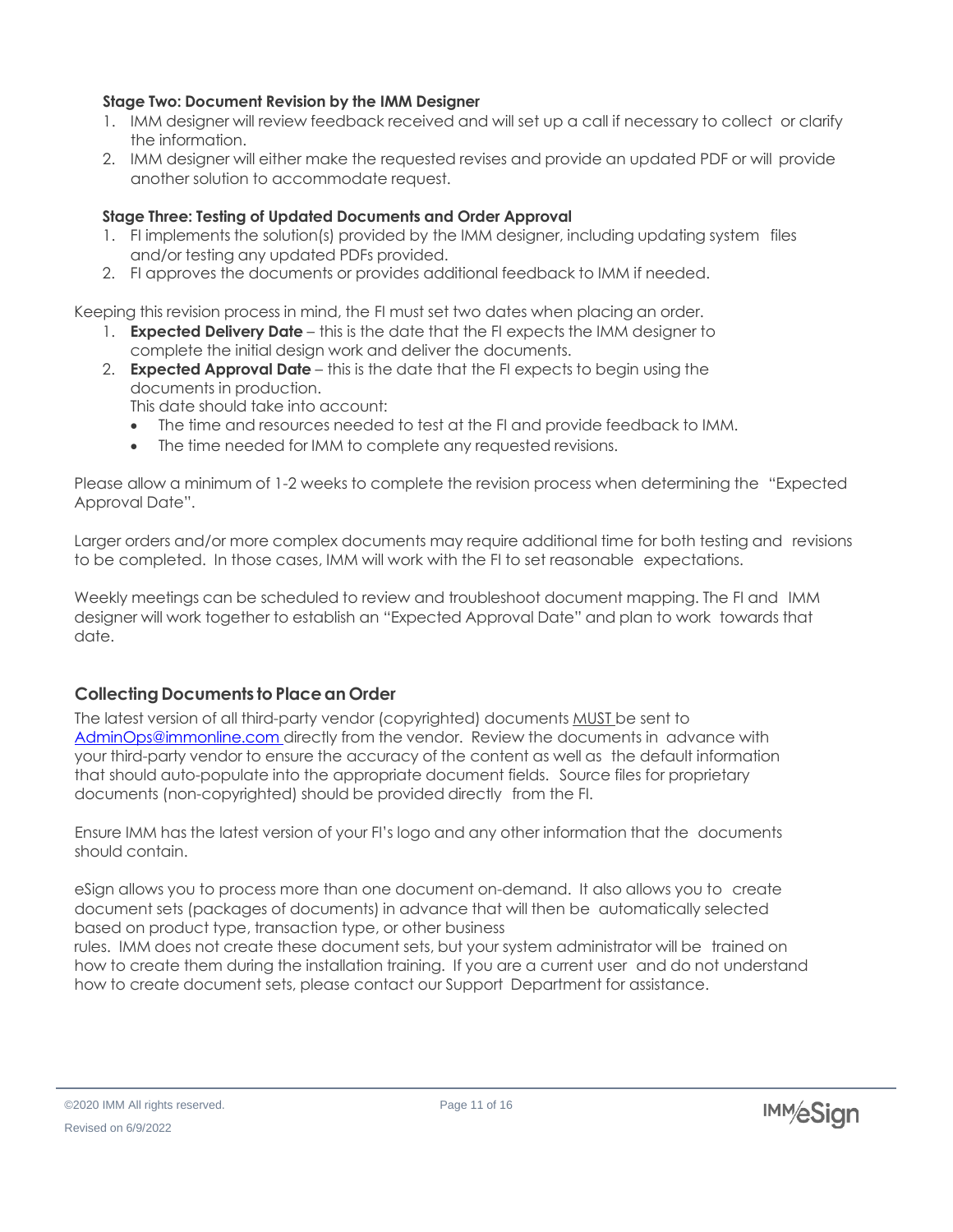Please check your document list to ensure that you have not placed an order for documents where different documents have been merged/packaged as one document or the same document is listed multiple times.

#### <span id="page-12-0"></span>**Changes RequestedonDocuments thatareIn-Processor Delivered**

If you want changes made to the design of your documents during the proofing stage that were not included in the original specifications of the job, additional charges may apply.

If the document work is in process or has been completed according to the proposal and you decide to cancel the request, all time accrued is billable.

# <span id="page-12-1"></span>**Standard Delivery and Rush Fees**

Standard delivery time is 45 to 90 days for documents from the day the signed proposal is received.

A rush delivery fee will be charged to orders as follows: delivery in one week – 40%, delivery in two weeks – 30%, delivery in three weeks – 20%. Rush charges are calculated based on the total amount of the order. The acceptance of a rush request is dependent on the volume of orders currently in queue.

Delivery can only be promised if all the necessary items have been submitted with the signed proposal. Documents delivered may need additional revisions depending on the business requirements, see Expectations of Documents Created by IMM.

# <span id="page-12-2"></span>**WarrantyPeriod**

Existing Customers: 45 days from Delivery Date New Customers OR Conversions: 45 days from Live date

The warranty period only covers document field mapping or modifications within the original scope of the order. Any corrections or modifications to the source document, including changes from your forms vendor, that fall outside of the original scope of the order will not be covered under warranty and a new proposal will be required.

# <span id="page-12-3"></span>**AnnualMaintenance(AM)**

AM can be part of your disaster recovery plan. In the event of a disaster, IMM will provide document replacement via e-mail or FTP link for download.

AM also provides for document revisions, workflow enhancements, and changes/replacements required by your third-party vendor and/or data processor at the reduced annual maintenance rate of \$110/hour. The non-annual maintenance hourly rate is \$415. You are also eligible for unlimited telephone support during normal business hours.

AM is calculated at 20% of a document's base price, which can range from \$400 to \$600 depending on the document. AM is non-refundable.

#### <span id="page-12-4"></span>**AddingDocumentsonAnnualMaintenance**

When the volume of documents or availability of resources make it difficult for a FI to keep up with document updates, adding documents to AM can offer a solution.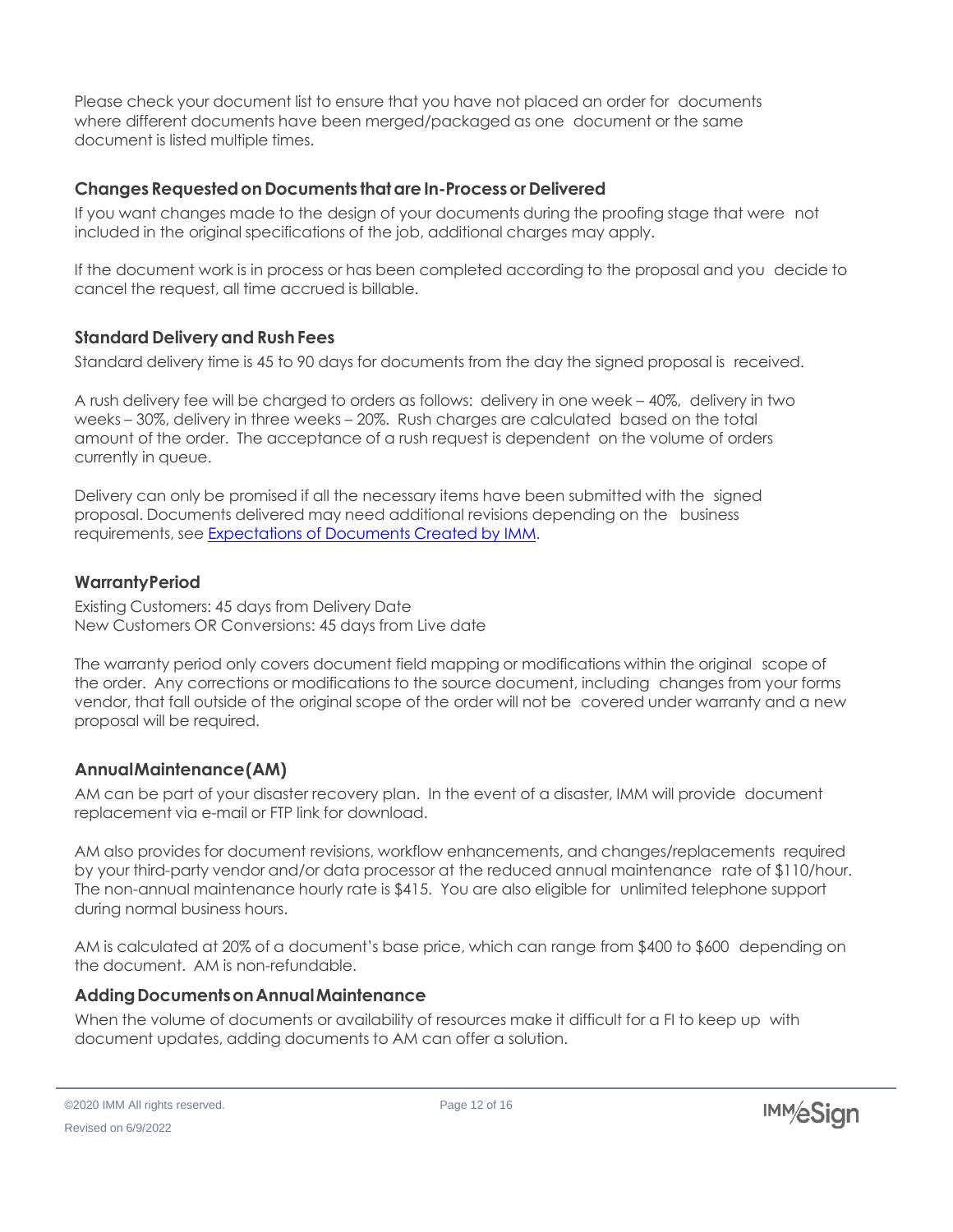Updates to documents may be required due to:

- Changing business requirements
- Rebranding (logo or name changes)
- eSign document updates due to eSign upgrade
- Regulatory changes that affect document design, layout, and/or content
- Core or LOS conversion

Documents can be added to AM at any time. The annual fee will be calculated at 20% of a document's base price, which can range from \$400 to \$600 depending on the document and will be charged for the full calendar year.

To place documents on AM, email **[AdminOps@immonline.com](mailto:AdminOps@immonline.com)** and a spreadsheet will be sent to collect the required information on your documents.

FI should:

- 1. Complete the spreadsheet, including the current file name (according to the file name of the uploaded PDF within eSign). The FI should review the list to only keep in-use documents to avoid duplication.
- 2. Provide XFM and PDF using the current file name. The FI should make every effort to locate the latest XFM/PDF files - To locate the XFMs on the FI Employees workstation, login with the FI employee's workstation and search the C or E drive. Also search any preferred network locations where XFMs could be saved. Be aware of the following if the FI is unable to locate the XFM file.
	- a. The FI should update the spreadsheet so appropriate methods can be followed to collect the source files depending on third-party or proprietary documents.
	- b. IMM may have to create it as a new document and will be priced accordingly. See "Document Pricing for Existing Installations" for additional details.
	- c. The FI should provide the latest PDF from the eSign server's Inetpub\wwwroot\TeAASPFiles\FI2\SourcePDFs folder, so it can be used as a reference point for mapping.
- 3. Each XFM/PDF should be filed in a folder according to their dictionary type. Create a zip file of each folder and email to **[AdminOps@immonline.com](mailto:AdminOps@immonline.com)** along with the completed spreadsheet.

# <span id="page-13-0"></span>Guidelines for FI to Create and Maintain Documents

#### <span id="page-13-1"></span>**LiquidOfficeFormDesigner - DocumentPreparationTrainingClass**

A virtual four half-day training class is available and strongly recommended for any FI that is interested in designing and maintaining their documents. The class will include training on creating documents in LiquidOffice Form Designer with attendees designing and mapping documents, including best practices for customizing and building document design concepts.

Setting up dynamic, intuitive document sets, map signature fields for in-branch and remote signatures, add eSign objects, add default script and mandatory fields using the JavaScript Code Generator, and import pre-existing PDFs will also be covered. A demonstration of document conversion and the "JavaScript Lab," which shows attendees how to use the Expression Builder/JavaScript will also be covered.

Attendees will have the ability to download expressions and JavaScript examples of practical applications that existing FIs have used to streamline document processing.

©2020 IMM All rights reserved. Revised on 6/9/2022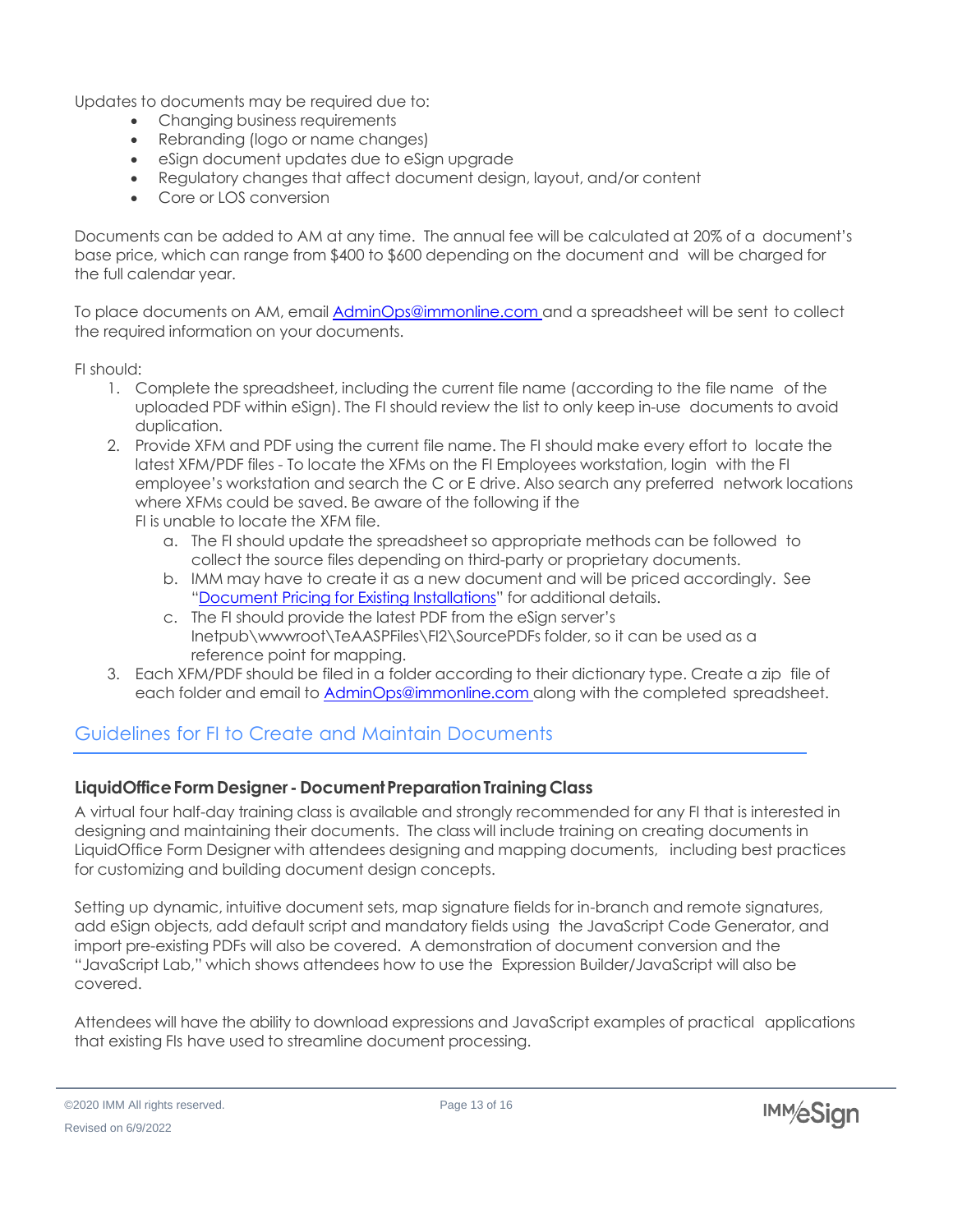The entire training class is hands-on and features a technical and operational "How-To" which is a necessity for FI personnel who plan on creating or maintaining documents for eSign and/or eSign Remote.

The cost is \$1,800.

#### <span id="page-14-0"></span>**LiquidOfficeFormDesignerSoftware**

LiquidOffice Form Designer Software is \$1,700/workstation with an additional \$340 mandatory annual maintenance fee for the first year.

Beginning in the second year, the FI will be notified and invoiced the \$340 annual maintenance fee to keep their software license current. Annual maintenance includes support directly from the vendor pertaining to service packs, point releases, and upgrades.

It is strongly recommended that you keep your license current on annual maintenance to be eligible to receive software updates as they are released.

# <span id="page-14-1"></span>**JavaScriptCodeGenerator(JSCG)**

A license is required for each workstation running the JSCG software. The initial software license fee is \$150 and all upgrades, including upgrading your existing license to support a multi-host environment, will be billed at \$50/license.

JSCG gives you the ability to generate the JavaScript code required for eSign documents.

JSCG Features are:

- 1. Duplicate Fields allows fields that appear multiple times to carry over data to all related fields throughout the document.
- 2. Repeated Fields allows you to identify identical field names before generating the JavaScript code.
- 3. Mandatory Fields allows you to set required fields within your documents.

**Important Note:** IMM eSign will be moving to a browser-agnostic environment. As part of this migration, we will be adding smart document abilities that will replace the vast majority of what was previously performed with JavaScript or expression building. Please contact IMM Support for guidance on how to proceed with your smart documents.

# <span id="page-14-2"></span>**LiquidOfficeFormDesigner TrainingManual –Annual Subscription**

The LiquidOffice Form Designer Training Manual is a proprietary document, created and copyrighted<sup>2\*</sup> by IMM to teach the basics of LiquidOffice, eSign form design, and provides all critical information that impacts the eSign solution.



<sup>&</sup>lt;sup>2\*</sup> The training manual is the sole property of IMM and is considered IMM Confidential under the terms of our Software License, Services, and/or License Agreement. Additional copies must be purchased from IMM and cannot be reproduced or distributed without IMM's explicit consent.